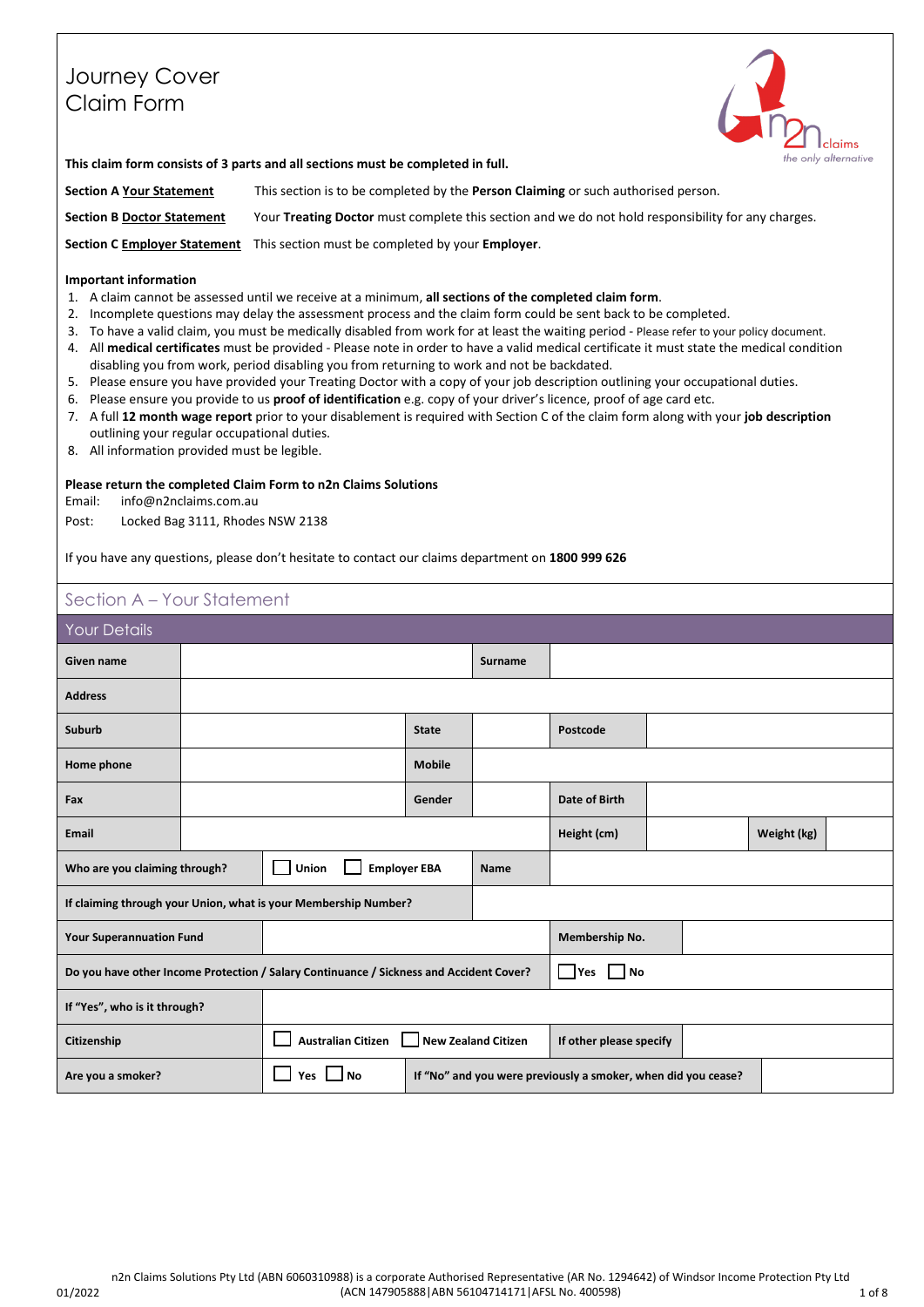| <b>Employment Details</b>                                                                                                 |  |  |                  |                     |                                                        |                                |                   |                           |                    |          |                              |
|---------------------------------------------------------------------------------------------------------------------------|--|--|------------------|---------------------|--------------------------------------------------------|--------------------------------|-------------------|---------------------------|--------------------|----------|------------------------------|
| <b>Employer name</b>                                                                                                      |  |  |                  |                     |                                                        |                                |                   |                           |                    |          |                              |
| <b>Street Address</b>                                                                                                     |  |  |                  |                     |                                                        |                                |                   |                           |                    |          |                              |
| Suburb                                                                                                                    |  |  |                  |                     | <b>State</b>                                           |                                |                   |                           |                    | Postcode |                              |
| Work phone                                                                                                                |  |  |                  | Work fax            |                                                        |                                |                   |                           |                    |          |                              |
| Occupation at the time of disablement                                                                                     |  |  |                  |                     |                                                        |                                |                   | Date commenced employment |                    |          |                              |
| <b>Employment type</b>                                                                                                    |  |  | <b>Full-Time</b> |                     | Part-Time                                              |                                | Casual            | Contractor                |                    |          | <b>Project Specific Work</b> |
| <b>Current work status</b>                                                                                                |  |  | Employed         |                     | Resigned                                               |                                | <b>Terminated</b> |                           | <b>Date Ceased</b> |          |                              |
| Describe your usual duties                                                                                                |  |  |                  |                     |                                                        |                                |                   |                           |                    |          |                              |
| Do you own any part of the Business or are you Self-Employed?                                                             |  |  |                  |                     | $\Box$ No                                              |                                | Self-Employed     | Owner                     | % Owned            |          |                              |
| Do you have any other employment                                                                                          |  |  | Yes              | N <sub>O</sub>      | <b>Details</b>                                         |                                |                   |                           |                    |          |                              |
| <b>Medical Details</b>                                                                                                    |  |  |                  |                     |                                                        |                                |                   |                           |                    |          |                              |
| Specify the mode of transport at the<br>time your Injury occurred? e.g. car, bus                                          |  |  |                  |                     |                                                        |                                |                   |                           |                    |          |                              |
| <b>Description of Injury</b>                                                                                              |  |  |                  |                     |                                                        |                                |                   |                           |                    |          |                              |
| Please state exactly how, when and where your injury occurred. If applicable include any witness names and phone numbers. |  |  |                  |                     |                                                        |                                |                   |                           |                    |          |                              |
|                                                                                                                           |  |  |                  |                     |                                                        |                                |                   |                           |                    |          |                              |
| Please specify the date & time that your injury occurred?                                                                 |  |  |                  |                     | Date                                                   |                                |                   |                           | <b>Time</b>        |          |                              |
| From where did you commence your journey?                                                                                 |  |  |                  |                     |                                                        |                                |                   |                           |                    |          |                              |
| What time did you commence your journey?                                                                                  |  |  |                  |                     | <b>Time</b>                                            |                                |                   |                           |                    |          |                              |
| Where was the intended destination of your journey?                                                                       |  |  |                  |                     |                                                        |                                |                   |                           |                    |          |                              |
| When was your last day at work as a result of this condition?                                                             |  |  |                  |                     | Date                                                   |                                |                   |                           |                    |          |                              |
| Have you returned to work?                                                                                                |  |  |                  | $\mathbf{I}$<br>Yes | No                                                     |                                |                   |                           |                    |          |                              |
| • If "Yes", please provide the date you returned                                                                          |  |  |                  |                     | • If "No", please advise the date you expect to return |                                |                   |                           |                    |          |                              |
| Is or was surgery required for your condition?                                                                            |  |  |                  | <b>Nes</b>          | ⊿No                                                    | If "Yes", when was/is surgery? |                   |                           |                    |          |                              |
| In your opinion, do you believe your condition is work related?                                                           |  |  |                  |                     |                                                        | l Yes                          | No                |                           |                    |          |                              |
| Did your Injury occur whilst traveling from or to work?                                                                   |  |  |                  |                     |                                                        | Yes                            | No                |                           |                    |          |                              |
| Did Police attend your incident?                                                                                          |  |  |                  |                     | Yes                                                    | No                             |                   |                           |                    |          |                              |
| If not, was it reported to the Police?                                                                                    |  |  |                  |                     |                                                        | Yes                            | No                |                           |                    |          |                              |
| Please provide the Police report number                                                                                   |  |  |                  |                     |                                                        |                                |                   |                           |                    |          |                              |
| Please advise the reporting Police Station                                                                                |  |  |                  |                     |                                                        |                                |                   |                           |                    |          |                              |
| Please advise the reporting Police Officers name                                                                          |  |  |                  |                     |                                                        |                                |                   |                           |                    |          |                              |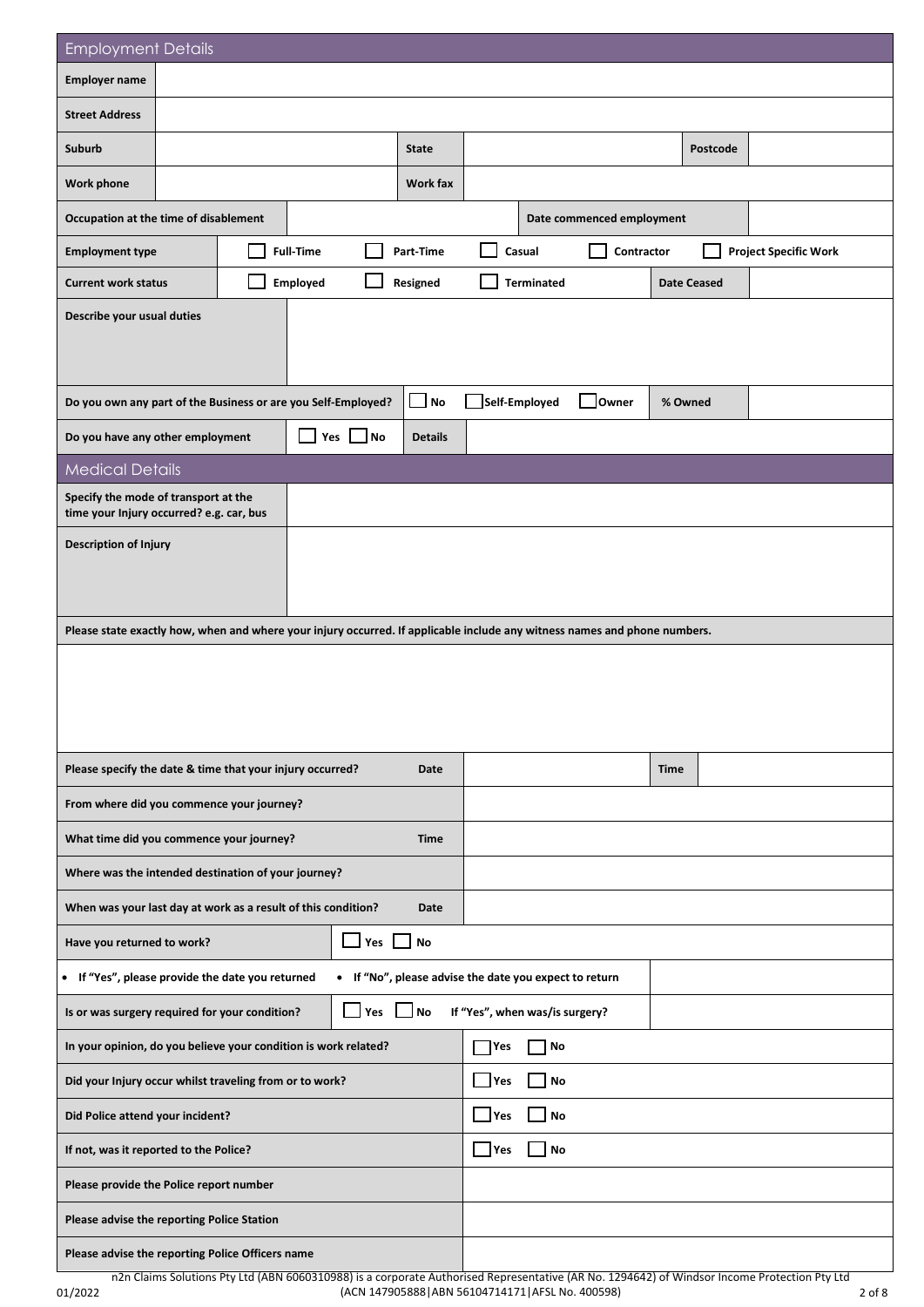| Medical Practitioner Details (Please provide a history for over 5 years)                                                                                                                                                                                                     |  |  |                          |                       |     |                                      |                       |  |
|------------------------------------------------------------------------------------------------------------------------------------------------------------------------------------------------------------------------------------------------------------------------------|--|--|--------------------------|-----------------------|-----|--------------------------------------|-----------------------|--|
| If you've attended more than 2 medical practitioners over the past 5 years, please attach a list with the claim form.<br>Please note if a complete medical history is not provided, your claim may be delayed while we obtain a full Medicare history.                       |  |  |                          |                       |     |                                      |                       |  |
| Doctors name                                                                                                                                                                                                                                                                 |  |  | Practice/Hospital        |                       |     |                                      |                       |  |
| <b>Address</b>                                                                                                                                                                                                                                                               |  |  |                          |                       |     |                                      |                       |  |
| Suburb                                                                                                                                                                                                                                                                       |  |  | <b>State</b>             |                       |     |                                      | Postcode              |  |
| <b>Phone number</b>                                                                                                                                                                                                                                                          |  |  | Fax number               |                       |     |                                      |                       |  |
| <b>Email Address</b>                                                                                                                                                                                                                                                         |  |  |                          |                       |     |                                      |                       |  |
| Date first ever attended                                                                                                                                                                                                                                                     |  |  | Date last attended       | <b>Years attended</b> |     |                                      |                       |  |
| Doctors name                                                                                                                                                                                                                                                                 |  |  | <b>Practice/Hospital</b> |                       |     |                                      |                       |  |
| <b>Address</b>                                                                                                                                                                                                                                                               |  |  |                          |                       |     |                                      |                       |  |
| Suburb                                                                                                                                                                                                                                                                       |  |  | <b>State</b>             |                       |     |                                      | Postcode              |  |
| <b>Phone number</b>                                                                                                                                                                                                                                                          |  |  | <b>Fax number</b>        |                       |     |                                      |                       |  |
| <b>Email Address</b>                                                                                                                                                                                                                                                         |  |  |                          |                       |     |                                      |                       |  |
| Date first ever attended                                                                                                                                                                                                                                                     |  |  | Date last attended       |                       |     |                                      | <b>Years attended</b> |  |
| Your Bank Details (Details are required in order to process any payments, if liability is accepted)                                                                                                                                                                          |  |  |                          |                       |     |                                      |                       |  |
| <b>Name of financial institution</b>                                                                                                                                                                                                                                         |  |  |                          |                       |     |                                      |                       |  |
| Name on account (e.g. John Smith)                                                                                                                                                                                                                                            |  |  |                          |                       |     |                                      |                       |  |
| <b>BSB number</b>                                                                                                                                                                                                                                                            |  |  |                          | <b>Account No.</b>    |     |                                      |                       |  |
| <b>Other Benefit Details</b>                                                                                                                                                                                                                                                 |  |  |                          |                       |     |                                      |                       |  |
| Have you or are you planning to lodge motor accident compensation claim?                                                                                                                                                                                                     |  |  |                          |                       | Yes | No                                   |                       |  |
| Have you or are you planning to lodge a Workers Compensation claim?                                                                                                                                                                                                          |  |  |                          |                       |     | $\sqrt{}$ Yes $\sqrt{}$<br><b>No</b> |                       |  |
| Have you or are you planning to lodge a claim with an Employer EBA Policy?                                                                                                                                                                                                   |  |  |                          |                       |     | <b>Yes</b><br>No                     |                       |  |
| Have you or are you planning to lodge a claim with any Government benefits?                                                                                                                                                                                                  |  |  |                          |                       |     | <b>Yes</b><br>No                     |                       |  |
| Are you making or entitled to lodge a claim with any other insurer or compensation benefit?                                                                                                                                                                                  |  |  |                          |                       |     | <b>Yes</b><br>No                     |                       |  |
| If you have answered "Yes" to any of the above, complete the below and provide details of your claim e.g. acceptance/decline letter, any benefit statements                                                                                                                  |  |  |                          |                       |     |                                      |                       |  |
| Insurer/Company name                                                                                                                                                                                                                                                         |  |  |                          |                       |     |                                      |                       |  |
| <b>Type of claim</b>                                                                                                                                                                                                                                                         |  |  |                          |                       |     |                                      |                       |  |
| <b>Address</b>                                                                                                                                                                                                                                                               |  |  |                          |                       |     |                                      |                       |  |
| <b>Contact person</b>                                                                                                                                                                                                                                                        |  |  |                          | <b>Contact No.</b>    |     |                                      |                       |  |
| Have you or are you planning to receive any employer benefit? Sick leave etc.                                                                                                                                                                                                |  |  |                          | $\Box$ Yes            | ∐No |                                      |                       |  |
| Authorised Representative/s (This section is optional)                                                                                                                                                                                                                       |  |  |                          |                       |     |                                      |                       |  |
| Complete this section if you wish to authorise a family member or friend to assist you with the claims process. It is required to allow us to disclose any personal<br>information about your claim which includes medical, financial, employment and insurance information. |  |  |                          |                       |     |                                      |                       |  |
| Name of authorised representative                                                                                                                                                                                                                                            |  |  |                          |                       |     |                                      |                       |  |
| Representative's relationship to you                                                                                                                                                                                                                                         |  |  |                          |                       |     | Representative's date of birth       |                       |  |
| <b>Representative's Phone Number</b>                                                                                                                                                                                                                                         |  |  |                          | Email                 |     |                                      |                       |  |

01/2022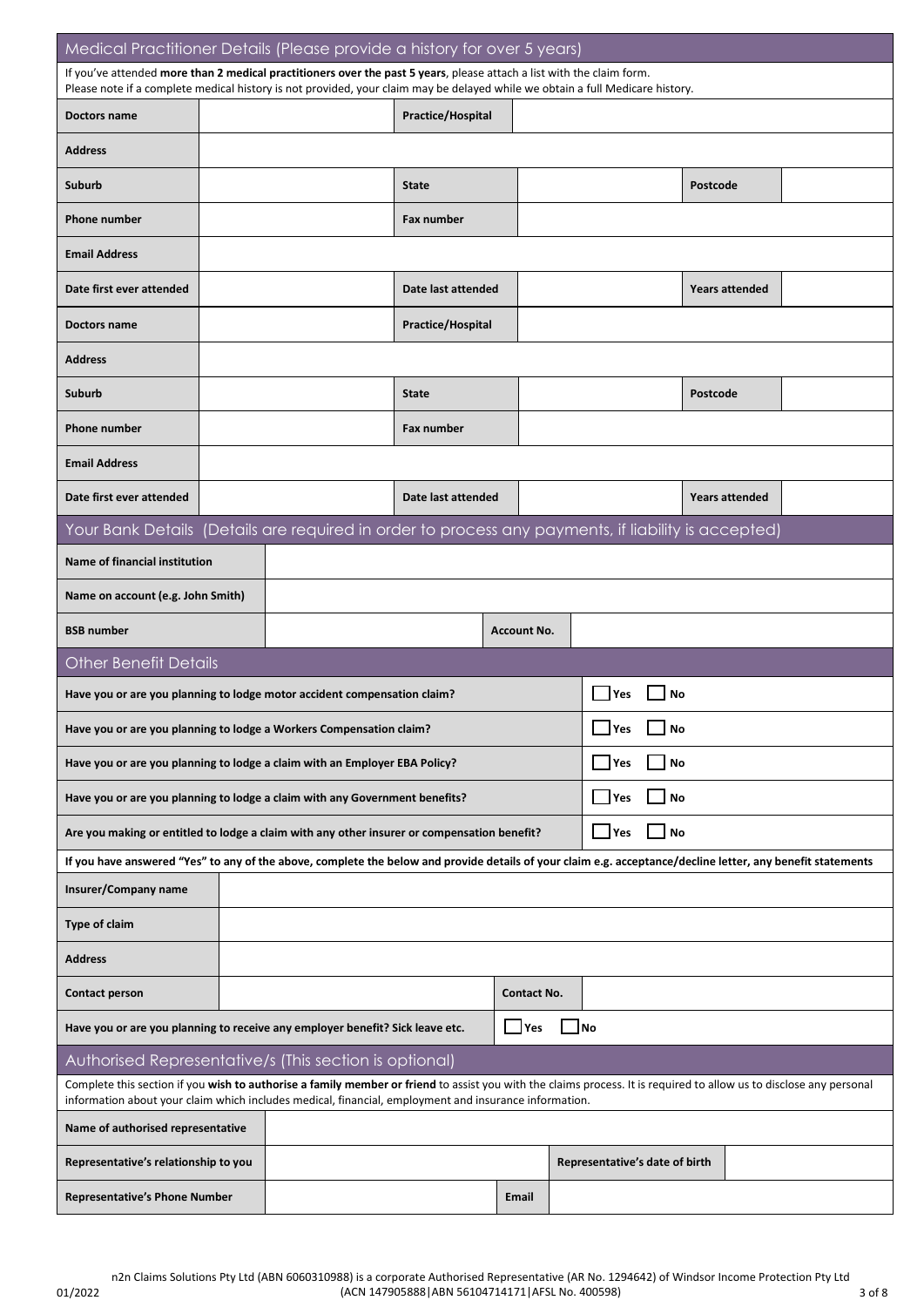#### **Privacy Statement**

**In this statement "we", "us" and "our" means the Underwriter and n2n Claims Solutions Pty Ltd as its agent and its authorised representatives.** 

We are bound by the obligations of the Privacy Act 1988 (Cth) and the Australian Privacy Principles. These sets out basic standards relating to the collection, **use, storage and disclosure of personal information.** 

**Our Privacy Policy is available a[t www.n2nclaims.com.au](http://www.n2nclaims.com.au/) or by calling us on 1800 999 626 and it sets out how:** 

- **we protect your personal information;**
- **you may access your personal information;**
- **you may correct your personal information held by us;**
- **you may complain about a breach of the Australian Privacy Principles and how we will deal with such a complaint.**

**We, and our agents, need to collect, use and disclose your personal information in order to assess and manage any claim. You can choose not to provide us with some of the details or all of your personal information, but this may affect our ability to assess or manage a claim.** 

**We may disclose your personal information to other parties who assist us in assessing and managing claims. These parties (which include our related entities, distributors, agents, insurers (including reinsurers) and service providers) will only use the personal information for the purposes we provided it to them for (unless otherwise required by law). Some of these parties may be located outside of Australia which includes but is not limited to the United Kingdom.**

**Information will be obtained from individuals directly where possible and practicable to do so. Sometimes it may be collected indirectly (e.g. from your representatives or co-insureds). If you provide information for another person you represent to us that:** 

- **you have the authority from them to do so and it is as if they provided it to us;**
- **you have made them aware that you will or may provide their personal information to us, the types of other parties we may provide it to, the relevant purposes we and the other parties we disclose it to will use it for, and how they can access it. If it is sensitive information, we rely on you to have obtained their consent on these matters. If you have not done or will not do either of these things, you must tell us before you provide the relevant information.**

You are entitled to access your information if you wish and request correction if required. You may also opt out of receiving materials sent by us by contacting **n2n Claims Solutions on 1800 999 626 or via email a[t info@n2nclaims.com.au.](mailto:info@n2nclaims.com.au)** 

**By signing this form, you consent to us and the parties mentioned below collecting, using, and disclosing personal and sensitive information about you for the purposes described above of assessing and managing your claim.**

- **1. Parties may include: Any authorised representative of n2n Claims Solutions, my Superannuation Fund(s), my Insurance Policy Broker, my Union/association, my authorised representatives, Employer(s) workers compensation insurer, insurance companies, government department (which includes Centrelink or similar benefit providers), claims assessor, legal firm, accountant, financial advisor, and any physician, hospital, healthcare provider who has attended or examined me, in order for n2n Claims Solutions to be supplied with my full employment, financial and medical history including but not limited to tax returns, any medical or hospital records, reports, clinical notes and referral letters.**
- **2. I hereby declare that all information that I've supplied is true and correct in every aspect. I have not made any false or misleading statements.**
- **3. I do understand that this claim and any future claims may be refused if any information I've provided is not true, misleading or relevant information has been withheld.**

**4. A photocopy, emailed or faxed version of this Declaration and Authority is considered as effective and valid as the original.**

| Name (please print) |      |  |
|---------------------|------|--|
| Signature           | Date |  |

01/2022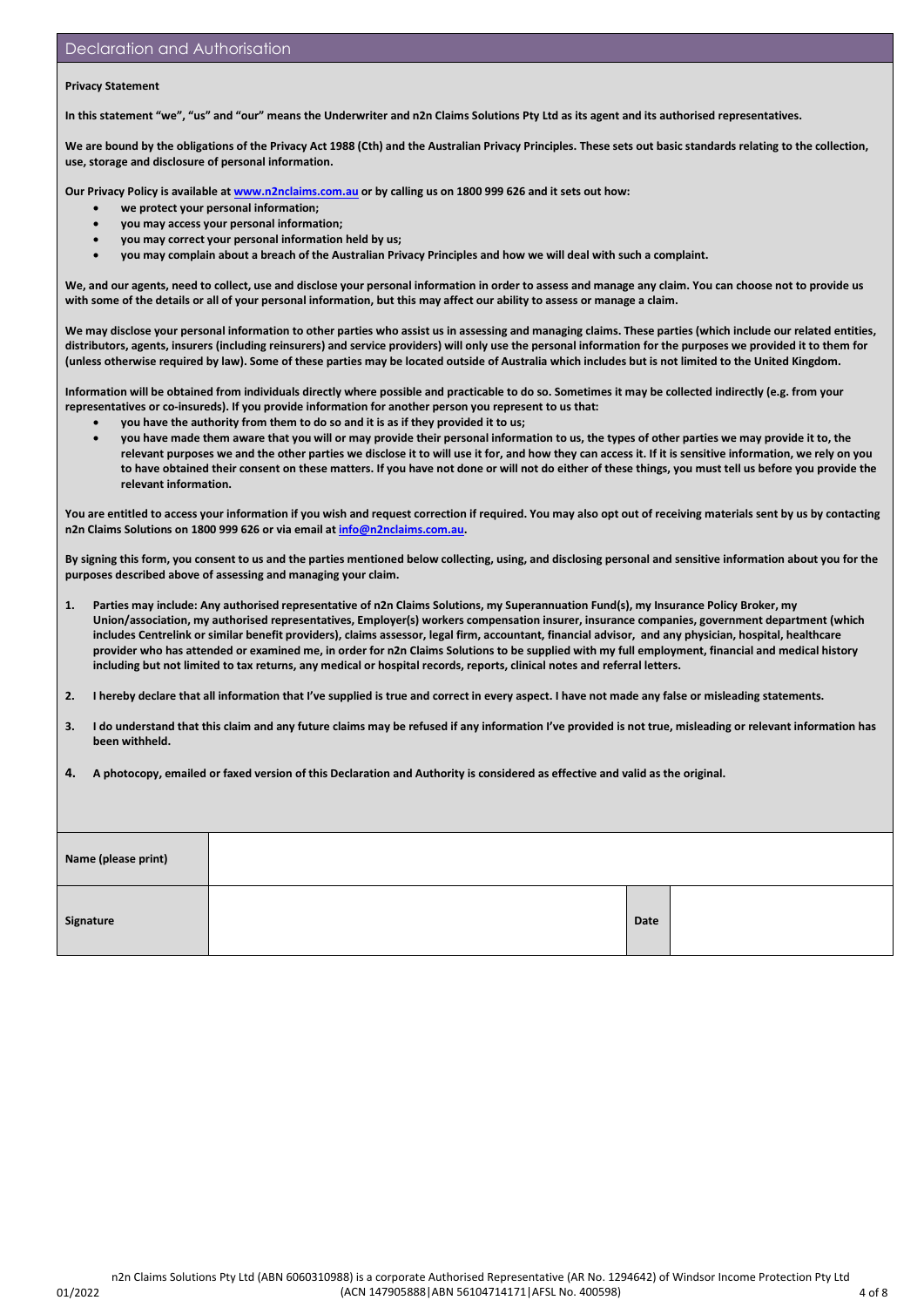### Section B – Doctor's Statement **(Must be completed by your regular Treating Doctor)**

| Section B – Doctor's Statement (Must be completed by your regular Treating Doctor) |                                                                                  |  |                                                                                                                                                                                                                                                             |     |  |              |               |     |                                                                  |          |  |
|------------------------------------------------------------------------------------|----------------------------------------------------------------------------------|--|-------------------------------------------------------------------------------------------------------------------------------------------------------------------------------------------------------------------------------------------------------------|-----|--|--------------|---------------|-----|------------------------------------------------------------------|----------|--|
|                                                                                    |                                                                                  |  | Please note any and all charges for the completion of this form is the full responsibility of the patient.<br>It may also be helpful with the assessment and ongoing management of this claim if you can supply any additional reports, clinical notes etc. |     |  |              |               |     |                                                                  |          |  |
|                                                                                    | <b>Patient's Details</b>                                                         |  |                                                                                                                                                                                                                                                             |     |  |              |               |     |                                                                  |          |  |
|                                                                                    | Patient's name                                                                   |  |                                                                                                                                                                                                                                                             |     |  |              |               |     |                                                                  |          |  |
|                                                                                    | <b>Patient's address</b>                                                         |  |                                                                                                                                                                                                                                                             |     |  |              |               |     |                                                                  |          |  |
| Suburb                                                                             |                                                                                  |  |                                                                                                                                                                                                                                                             |     |  | <b>State</b> |               |     |                                                                  | Postcode |  |
| Gender                                                                             |                                                                                  |  |                                                                                                                                                                                                                                                             |     |  |              | Date of birth |     |                                                                  | Age      |  |
| $\overline{\phantom{a}}$ No<br>Yes<br>Are you the patient's regular Doctor?        |                                                                                  |  |                                                                                                                                                                                                                                                             |     |  |              |               |     | How long has this patient been attending your practice/hospital? |          |  |
|                                                                                    |                                                                                  |  | The medical condition currently disabling the patient from work is an                                                                                                                                                                                       |     |  |              | Injury        | OR  | <b>Sickness</b>                                                  |          |  |
|                                                                                    |                                                                                  |  | When did the patient first attend your practice for the current condition?                                                                                                                                                                                  |     |  | <b>Date</b>  |               |     |                                                                  |          |  |
|                                                                                    |                                                                                  |  | What date did the patient's symptoms first appear or injuries occur?                                                                                                                                                                                        |     |  | Date         |               |     |                                                                  |          |  |
|                                                                                    | When was the patient diagnosed?                                                  |  |                                                                                                                                                                                                                                                             |     |  | Date         |               |     |                                                                  |          |  |
|                                                                                    |                                                                                  |  | What date was the patient incapacitated from work for this condition?                                                                                                                                                                                       |     |  | Date         |               |     |                                                                  |          |  |
|                                                                                    |                                                                                  |  | For this condition, please list all dates the patient attended your practice/hospital for treatment and advice. If insufficient space, please provide additional report                                                                                     |     |  |              |               |     |                                                                  |          |  |
| 1.                                                                                 |                                                                                  |  | 2.                                                                                                                                                                                                                                                          | 3.  |  |              |               | 4.  |                                                                  | 5.       |  |
| 6.                                                                                 |                                                                                  |  | 7.                                                                                                                                                                                                                                                          | 8.  |  |              |               | 9.  |                                                                  | 10.      |  |
| 11.                                                                                |                                                                                  |  | 12.                                                                                                                                                                                                                                                         | 13. |  |              |               | 14. |                                                                  | 15.      |  |
|                                                                                    |                                                                                  |  | Please state the primary medical diagnosis disabling the patient                                                                                                                                                                                            |     |  |              |               |     |                                                                  |          |  |
|                                                                                    |                                                                                  |  |                                                                                                                                                                                                                                                             |     |  |              |               |     |                                                                  |          |  |
|                                                                                    |                                                                                  |  | If any, please list all other medical conditions affecting a return to work                                                                                                                                                                                 |     |  |              |               |     |                                                                  |          |  |
|                                                                                    |                                                                                  |  |                                                                                                                                                                                                                                                             |     |  |              |               |     |                                                                  |          |  |
|                                                                                    |                                                                                  |  | What was the event / cause of the patient's current disablement?                                                                                                                                                                                            |     |  |              |               |     |                                                                  |          |  |
|                                                                                    |                                                                                  |  |                                                                                                                                                                                                                                                             |     |  |              |               |     |                                                                  |          |  |
|                                                                                    |                                                                                  |  |                                                                                                                                                                                                                                                             |     |  |              |               |     |                                                                  |          |  |
|                                                                                    |                                                                                  |  |                                                                                                                                                                                                                                                             |     |  |              |               |     |                                                                  |          |  |
|                                                                                    | Please provide details of the patient's symptoms                                 |  |                                                                                                                                                                                                                                                             |     |  |              |               |     |                                                                  |          |  |
|                                                                                    |                                                                                  |  |                                                                                                                                                                                                                                                             |     |  |              |               |     |                                                                  |          |  |
|                                                                                    |                                                                                  |  | Please advise the prescribed medication and treatment given to the patient                                                                                                                                                                                  |     |  |              |               |     |                                                                  |          |  |
|                                                                                    |                                                                                  |  |                                                                                                                                                                                                                                                             |     |  |              |               |     |                                                                  |          |  |
| As a result of the injury did the patient suffer any broken bones?<br>Yes<br>No    |                                                                                  |  |                                                                                                                                                                                                                                                             |     |  |              |               |     |                                                                  |          |  |
| If "Yes", please give specify                                                      |                                                                                  |  |                                                                                                                                                                                                                                                             |     |  |              |               |     |                                                                  |          |  |
| Are there any complications regarding the patient's recovery?<br>Yes<br>No         |                                                                                  |  |                                                                                                                                                                                                                                                             |     |  |              |               |     |                                                                  |          |  |
| If "Yes", please give details                                                      |                                                                                  |  |                                                                                                                                                                                                                                                             |     |  |              |               |     |                                                                  |          |  |
|                                                                                    |                                                                                  |  | In your professional opinion, do you believe this condition is work related?                                                                                                                                                                                |     |  |              | Yes           | No  |                                                                  |          |  |
|                                                                                    | Do you believe the Injury occur whilst traveling from or to work?<br>  Yes<br>No |  |                                                                                                                                                                                                                                                             |     |  |              |               |     |                                                                  |          |  |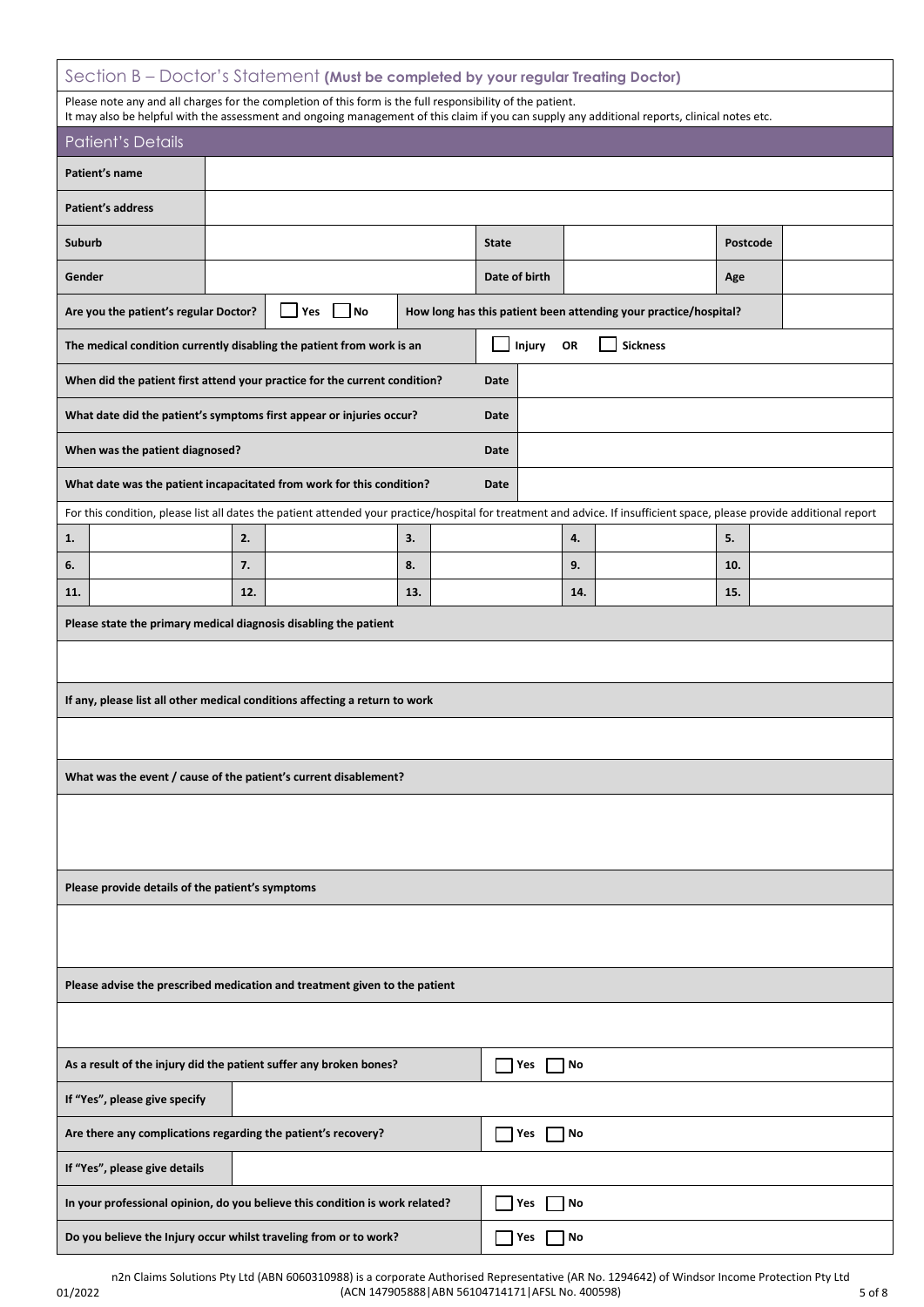|                                                                                                                                                                                                                                                                                                                                                                                                    | In regards to the patient's medical condition, have you issued any certificates or forms to any other insurance<br>Yes<br>No<br>companies, workers compensation or government benefit entities? |                        |                                 |                                              |                      |    |  |  |  |
|----------------------------------------------------------------------------------------------------------------------------------------------------------------------------------------------------------------------------------------------------------------------------------------------------------------------------------------------------------------------------------------------------|-------------------------------------------------------------------------------------------------------------------------------------------------------------------------------------------------|------------------------|---------------------------------|----------------------------------------------|----------------------|----|--|--|--|
|                                                                                                                                                                                                                                                                                                                                                                                                    | If "Yes", please advise to which company                                                                                                                                                        |                        |                                 |                                              |                      |    |  |  |  |
| Has the patient had a similar condition in the past?                                                                                                                                                                                                                                                                                                                                               |                                                                                                                                                                                                 |                        | Yes                             | No<br>If "Yes", please provide details below |                      |    |  |  |  |
| <b>Medical condition was</b>                                                                                                                                                                                                                                                                                                                                                                       |                                                                                                                                                                                                 |                        | Onset of the condition occurred |                                              |                      |    |  |  |  |
| <b>DOCTOR'S NAME</b>                                                                                                                                                                                                                                                                                                                                                                               |                                                                                                                                                                                                 | PRACTICE/HOSPITAL NAME | <b>CONTACT NUMBER</b>           |                                              | <b>DATE ATTENDED</b> |    |  |  |  |
|                                                                                                                                                                                                                                                                                                                                                                                                    |                                                                                                                                                                                                 |                        |                                 |                                              |                      |    |  |  |  |
|                                                                                                                                                                                                                                                                                                                                                                                                    |                                                                                                                                                                                                 |                        |                                 |                                              |                      |    |  |  |  |
| Has the patient been following your prescribed medication and treatment?                                                                                                                                                                                                                                                                                                                           | Yes                                                                                                                                                                                             | $\blacksquare$ No      |                                 |                                              |                      |    |  |  |  |
| If "No", give details of when the patient did not follow the medical advice                                                                                                                                                                                                                                                                                                                        |                                                                                                                                                                                                 |                        |                                 |                                              |                      |    |  |  |  |
| Yes I INo<br>Have you advised the patient that their condition no longer requires any treatment or advice?                                                                                                                                                                                                                                                                                         |                                                                                                                                                                                                 |                        |                                 |                                              |                      |    |  |  |  |
| If "Yes", please advise the date you gave this advice to the patient                                                                                                                                                                                                                                                                                                                               |                                                                                                                                                                                                 |                        |                                 |                                              |                      |    |  |  |  |
| Has the patient been referred to a specialist for the condition?                                                                                                                                                                                                                                                                                                                                   |                                                                                                                                                                                                 |                        | $\Box$ Yes                      | <b>No</b>                                    |                      |    |  |  |  |
| If "Yes", please give contact details                                                                                                                                                                                                                                                                                                                                                              |                                                                                                                                                                                                 |                        |                                 |                                              |                      |    |  |  |  |
| Does the patient require surgery?                                                                                                                                                                                                                                                                                                                                                                  |                                                                                                                                                                                                 | No<br>Yes              |                                 |                                              |                      |    |  |  |  |
| What surgery was/is required?                                                                                                                                                                                                                                                                                                                                                                      |                                                                                                                                                                                                 |                        |                                 |                                              |                      |    |  |  |  |
| If "Yes", has surgery occurred?                                                                                                                                                                                                                                                                                                                                                                    |                                                                                                                                                                                                 | No<br>Yes              |                                 | When was/is surgery?                         |                      |    |  |  |  |
| If "No", surgery waiting list type                                                                                                                                                                                                                                                                                                                                                                 | Public<br>Private<br><b>Waiting list Category or Timeframe</b>                                                                                                                                  |                        |                                 |                                              |                      |    |  |  |  |
| Have you been provided with a copy of the patient's job description outlining their occupational duties?                                                                                                                                                                                                                                                                                           |                                                                                                                                                                                                 |                        |                                 |                                              | <b>Yes</b>           | No |  |  |  |
| In your professional opinion, when do you believe the patient will be fit to return to work on alternative duties?                                                                                                                                                                                                                                                                                 |                                                                                                                                                                                                 |                        |                                 |                                              |                      |    |  |  |  |
| In your professional opinion, when do you believe the patient will be fit to return to work for full duties?                                                                                                                                                                                                                                                                                       |                                                                                                                                                                                                 |                        |                                 |                                              |                      |    |  |  |  |
| Please comment on the patient's current prognosis                                                                                                                                                                                                                                                                                                                                                  |                                                                                                                                                                                                 |                        |                                 |                                              |                      |    |  |  |  |
|                                                                                                                                                                                                                                                                                                                                                                                                    |                                                                                                                                                                                                 |                        |                                 |                                              |                      |    |  |  |  |
| I certify the above patient was/is TOTALLY DISABLED from returning to work for the period                                                                                                                                                                                                                                                                                                          |                                                                                                                                                                                                 |                        |                                 |                                              | <b>TO</b>            |    |  |  |  |
| I certify the above patient was/is PARTIALLY DISABLED from returning to work for the period                                                                                                                                                                                                                                                                                                        |                                                                                                                                                                                                 |                        |                                 |                                              | <b>TO</b>            |    |  |  |  |
| Doctor's Declaration and Authority                                                                                                                                                                                                                                                                                                                                                                 |                                                                                                                                                                                                 |                        |                                 |                                              |                      |    |  |  |  |
| I hereby certify that I am a registered medical practitioner and have examined the above named patient and that all information that I've supplied is true and<br>correct. I also acknowledge that n2n Claims Solutions may provide copies of these forms to any required representative and/or third parties deemed<br>necessary to assist in the ongoing assessment and management of the claim. |                                                                                                                                                                                                 |                        |                                 |                                              |                      |    |  |  |  |
| Practice/Hospital name                                                                                                                                                                                                                                                                                                                                                                             |                                                                                                                                                                                                 |                        |                                 |                                              |                      |    |  |  |  |
| Name (please print)                                                                                                                                                                                                                                                                                                                                                                                |                                                                                                                                                                                                 |                        |                                 |                                              |                      |    |  |  |  |
| <b>Address</b>                                                                                                                                                                                                                                                                                                                                                                                     |                                                                                                                                                                                                 |                        |                                 |                                              |                      |    |  |  |  |
| Suburb                                                                                                                                                                                                                                                                                                                                                                                             | <b>State</b><br>Postcode                                                                                                                                                                        |                        |                                 |                                              |                      |    |  |  |  |
| <b>Phone number</b>                                                                                                                                                                                                                                                                                                                                                                                |                                                                                                                                                                                                 |                        | Fax number                      |                                              |                      |    |  |  |  |
| <b>Email</b>                                                                                                                                                                                                                                                                                                                                                                                       |                                                                                                                                                                                                 |                        |                                 |                                              |                      |    |  |  |  |
| <b>Medical qualifications</b>                                                                                                                                                                                                                                                                                                                                                                      |                                                                                                                                                                                                 |                        |                                 |                                              |                      |    |  |  |  |
| Signature                                                                                                                                                                                                                                                                                                                                                                                          | Date                                                                                                                                                                                            |                        |                                 |                                              |                      |    |  |  |  |

6 of 8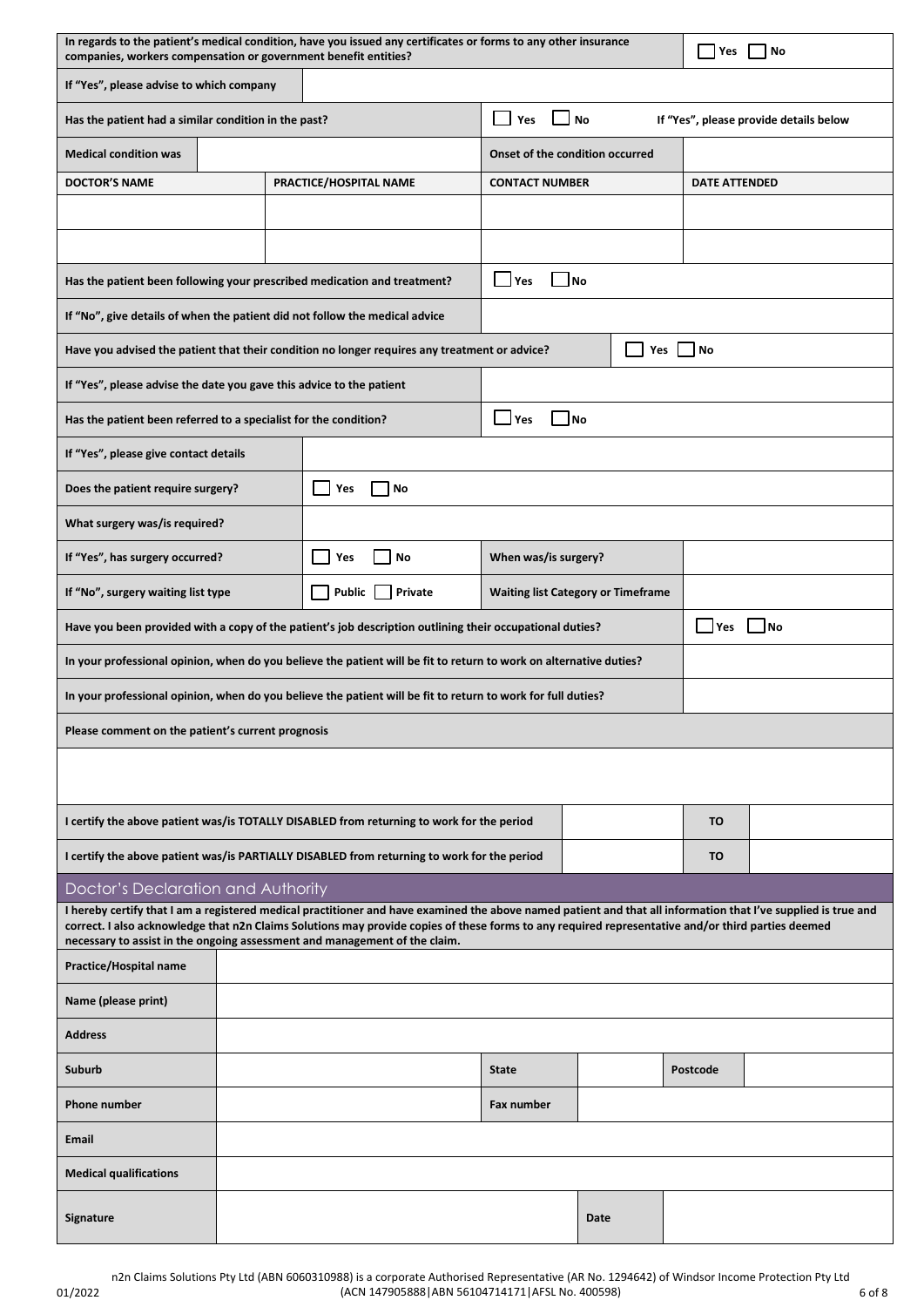| Section C - Employer's Statement (Must be completed by your employer paymaster/manager only)                                                                                                                                           |                                                                                                                 |                                          |                                            |  |  |  |  |
|----------------------------------------------------------------------------------------------------------------------------------------------------------------------------------------------------------------------------------------|-----------------------------------------------------------------------------------------------------------------|------------------------------------------|--------------------------------------------|--|--|--|--|
| Please ensure a full 12 month wage report prior to the disablement is attached with this form.<br>Please also ensure a job description outlining the employee's regular pre-disability occupational duties is attached with this form. |                                                                                                                 |                                          |                                            |  |  |  |  |
| <b>Employee's Details</b>                                                                                                                                                                                                              |                                                                                                                 |                                          |                                            |  |  |  |  |
| Employee's name                                                                                                                                                                                                                        |                                                                                                                 | <b>Employee number</b>                   |                                            |  |  |  |  |
| <b>Employee's Job Title</b>                                                                                                                                                                                                            |                                                                                                                 |                                          |                                            |  |  |  |  |
| Description of Injury or<br><b>Sickness</b>                                                                                                                                                                                            |                                                                                                                 |                                          |                                            |  |  |  |  |
| <b>Employment type</b>                                                                                                                                                                                                                 | <b>Full-Time</b><br>Part-Time                                                                                   | Casual                                   | Contractor<br><b>Project Specific Work</b> |  |  |  |  |
| <b>Current work status</b>                                                                                                                                                                                                             | Employed<br>Resigned                                                                                            | <b>Terminated</b>                        | <b>Date Ceased</b>                         |  |  |  |  |
| Date commenced employment                                                                                                                                                                                                              |                                                                                                                 | Date of Injury or Sickness               |                                            |  |  |  |  |
| Date last actively at work                                                                                                                                                                                                             |                                                                                                                 | Date incapacity commenced                |                                            |  |  |  |  |
| Was this incident reported to the employer?                                                                                                                                                                                            |                                                                                                                 | No<br>If "Yes", when?<br>Yes             |                                            |  |  |  |  |
|                                                                                                                                                                                                                                        | Was the employee on alternative duties prior to the incapacity date?                                            | If "Yes", from when?<br><b>No</b><br>Yes |                                            |  |  |  |  |
| <b>Expected return to work date</b>                                                                                                                                                                                                    |                                                                                                                 | Employee's gross weekly earnings         | \$                                         |  |  |  |  |
|                                                                                                                                                                                                                                        | If the employee is fit for alternative duties are you prepared to take the employee back on alternative duties? |                                          | No<br>Yes                                  |  |  |  |  |
| compensation insurer or government benefit entities?                                                                                                                                                                                   | In respect of this condition has your company completed any forms to any other insurance companies, workers     |                                          | No<br>Yes                                  |  |  |  |  |
| If "Yes", please advise when and to which company                                                                                                                                                                                      |                                                                                                                 |                                          |                                            |  |  |  |  |
| incapacity commenced?<br>If "Yes" please complete details below and provide an additional wage report for the period                                                                                                                   | Has the employee received any employer entitlements (normal pay, sick leave, annual leave etc.) since the       | No<br>Yes                                |                                            |  |  |  |  |
| TYPE OF EMPLOYER BENEFIT                                                                                                                                                                                                               | <b>AMOUNT RECEIVED</b>                                                                                          | <b>DATE RECEIVED FROM</b>                | <b>DATE RECEIVED TO</b>                    |  |  |  |  |
|                                                                                                                                                                                                                                        | \$                                                                                                              |                                          |                                            |  |  |  |  |
|                                                                                                                                                                                                                                        | \$                                                                                                              |                                          |                                            |  |  |  |  |
| Do you believe the employee's condition is work related?                                                                                                                                                                               |                                                                                                                 | Yes<br>No                                |                                            |  |  |  |  |
| Does your company provide an EBA Income Protection policy?                                                                                                                                                                             |                                                                                                                 | No<br><b>Insurer</b><br>Yes              |                                            |  |  |  |  |
| Is your company self-insured for workers compensation?                                                                                                                                                                                 |                                                                                                                 | No<br>Yes                                |                                            |  |  |  |  |
| Is the employee currently on workers compensation?                                                                                                                                                                                     |                                                                                                                 | No<br>Yes                                |                                            |  |  |  |  |
| Does your company top-up workers compensation claims?                                                                                                                                                                                  |                                                                                                                 | Yes<br>  No                              |                                            |  |  |  |  |
| <b>Name of Workers Compensation</b>                                                                                                                                                                                                    |                                                                                                                 | Policy No.                               |                                            |  |  |  |  |
| If employee was employed on a specific work project                                                                                                                                                                                    | <b>Project Name</b>                                                                                             |                                          |                                            |  |  |  |  |
| Date commenced work on project                                                                                                                                                                                                         |                                                                                                                 | <b>Completion date of project</b>        |                                            |  |  |  |  |
|                                                                                                                                                                                                                                        | Estimated Employment Completion Date of Injured/ Sick Employee (Employee estimated demobilisation date?)        |                                          |                                            |  |  |  |  |
| Occupational Questionnaire                                                                                                                                                                                                             |                                                                                                                 |                                          |                                            |  |  |  |  |
|                                                                                                                                                                                                                                        | The following questions are in relation to your employee's regular occupation and typical duties performed.     |                                          |                                            |  |  |  |  |
| Please advise pre-disability hours and<br>days                                                                                                                                                                                         |                                                                                                                 |                                          |                                            |  |  |  |  |
| Please provide details of the<br>environment in which they work                                                                                                                                                                        |                                                                                                                 |                                          |                                            |  |  |  |  |
| Are there any special skills, qualifications<br>or licences required to perform their<br>current occupation? Please specify                                                                                                            |                                                                                                                 |                                          |                                            |  |  |  |  |

7 of 8